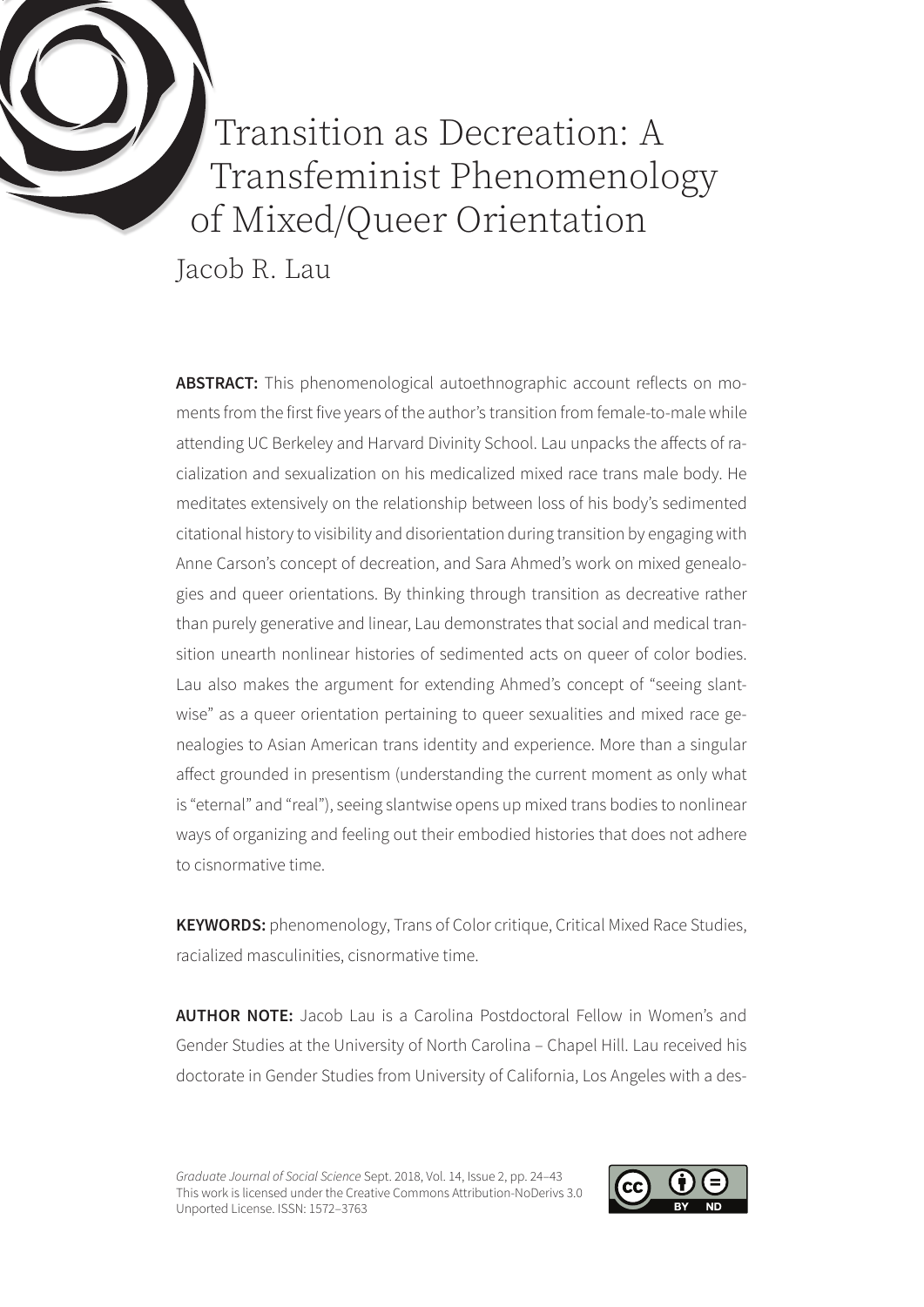<span id="page-1-0"></span>ignated emphasis in Asian American Studies. He holds a M.T.S. in Women, Gender, Sexuality and Religion from Harvard Divinity School and a B.A. in English from UC Berkeley. Along with Cameron Partridge, he is the editor of Laurence Michael Dillon/Lobzang Jivaka's 1962 memoir *Out of the Ordinary: A Life of Gender and Spiritual Transitions* for which he also co-authored an introduction.

> *Decreation is an undoing of the creature in us – the creature enclosed in self and defined by self. But to undo self one must move through self, to the very inside of its definition. – Anne Carson*

In her 2006 work *Queer Phenomenology* Sara Ahmed defines queer orientations as "those that put within reach bodies that are unreachable by the lines of conventional genealogy. Queer orientations might be those that don't line up, which by seeing the world 'slantwise' allow other objects to come into view" (2006, p. 107). While Ahmed is talking specifically about sexual orientation and same-sex desire I think that the desire to transition from the sex and gender one is assigned at birth to a different gender and/or sex would also align with a "slantwise" view of conventional genealogy. I interpret conventional genealogy as not only blood kin and family described by Ahmed, but those sets of cisnormative embodied expectations and the sexual identity categories that are based off of the assumption of one's unchanging sex and gender. To see the world slantwise is then to feel out of alignment not only with heteronormative temporalities, and "whiteness as a straightening device," which place blood ties at the center of the orientating table, it is also to feel out of cisnormative time within the racially and gender sedimented body (Ahmed, 2006, p. 121). What happens when the supposedly "unreachable bodies" within conventional genealogy that come into view become one's own? What does seeing slantwise feel like and do?

In this essay, I will explore the disorienting process of feeling mixed through simultaneous becoming, decreation, and seeing slantwise that was/is my gender transition from female to male, particularly focusing on affective effects from experiences during the first five years of my transition.<sup>[1](#page-17-0)</sup> Throughout this article I will utilize Ahmed's concepts of dis- and re-orientation through negation, as well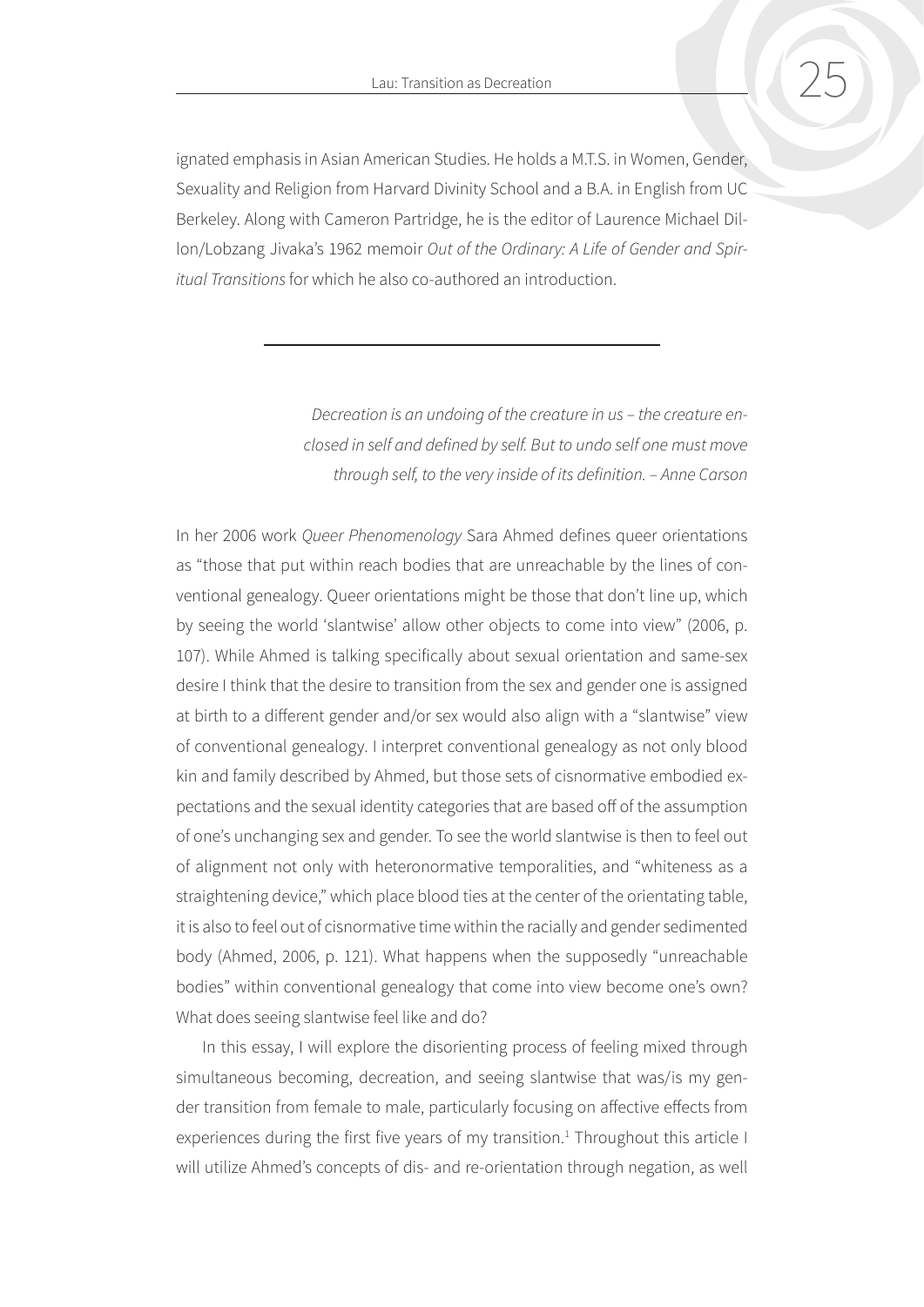as mixed genealogies and orientations. What Ahmed's *Queer Phenomenology*  lends traditions of looking to negativity in queer studies is a mode of gender embodiment firmly shaped and located in the racialized and sexualized social field through interrelational encounters that assume whiteness and heteronormativity. When these assumptions are placed on queer and/or people of color, these bodies fall out of alignment, and demonstrate the normative limits of spaces historically steeped in whiteness and/or heterosexism (even when these spaces proclaim their investment in diversity, equality, and postracial politics). I argue that queer and trans of color bodies, and particularly bodies in transition, also demonstrate a differential and nonlinear kind of citational temporality primarily through affects that eject the body out-of-time within queer (white) spaces, the result of which is continual partial and misrecognition. Transition occurs through an affective disand re-orientation within the lineage of mixed genealogies and queer orientations.

Anne Carson's concept of decreation will also be an accompanying concept throughout this piece. Barrowed from the Christian mystic Simone Weil, the word decreation is, "a neologism to which [Weil] did not give an exact definition nor a consistent spelling" (Carson 2005, p. 167). Carson describes decreation as a project of "an undoing of the creature enclosed in-self and defined by self" (2005, p. 179). While Weil understood the undoing of the creature in us as a means for making way for the divine, I understand the unmaking of the creature in-self as an apt metaphor for transition (as opposed to the common cultural narrative of trans people 'becoming our true selves'). Decreation as described by Weil and interpreted and articulated by Carson centralizes the contradictions of a project of unmaking self through writing about a becoming self. This is a contradiction I am also taking up by writing about a transition in which I experienced something akin to loss through an articulation, that is much less than mastery and truth. Understanding loss in my mixed race transmasculine transition as a decreation makes space for creation and becoming; it allows for seeing slantwise. Simultaneously, the sedimentation of material history of a body is never entirely lost and if read through a trans affirmative feminist lens, this puts pressure on cisnormative assumptions of the racialized and sexualized body. In her field launching essay *The Empire Strikes Back*, Sandy Stone made the argument that posttranssexual narratives should refuse leaving behind a trans gender history for stealthy living amongst cis people, as this would never challenge the cisnormative narratives gatekeeping transpeople's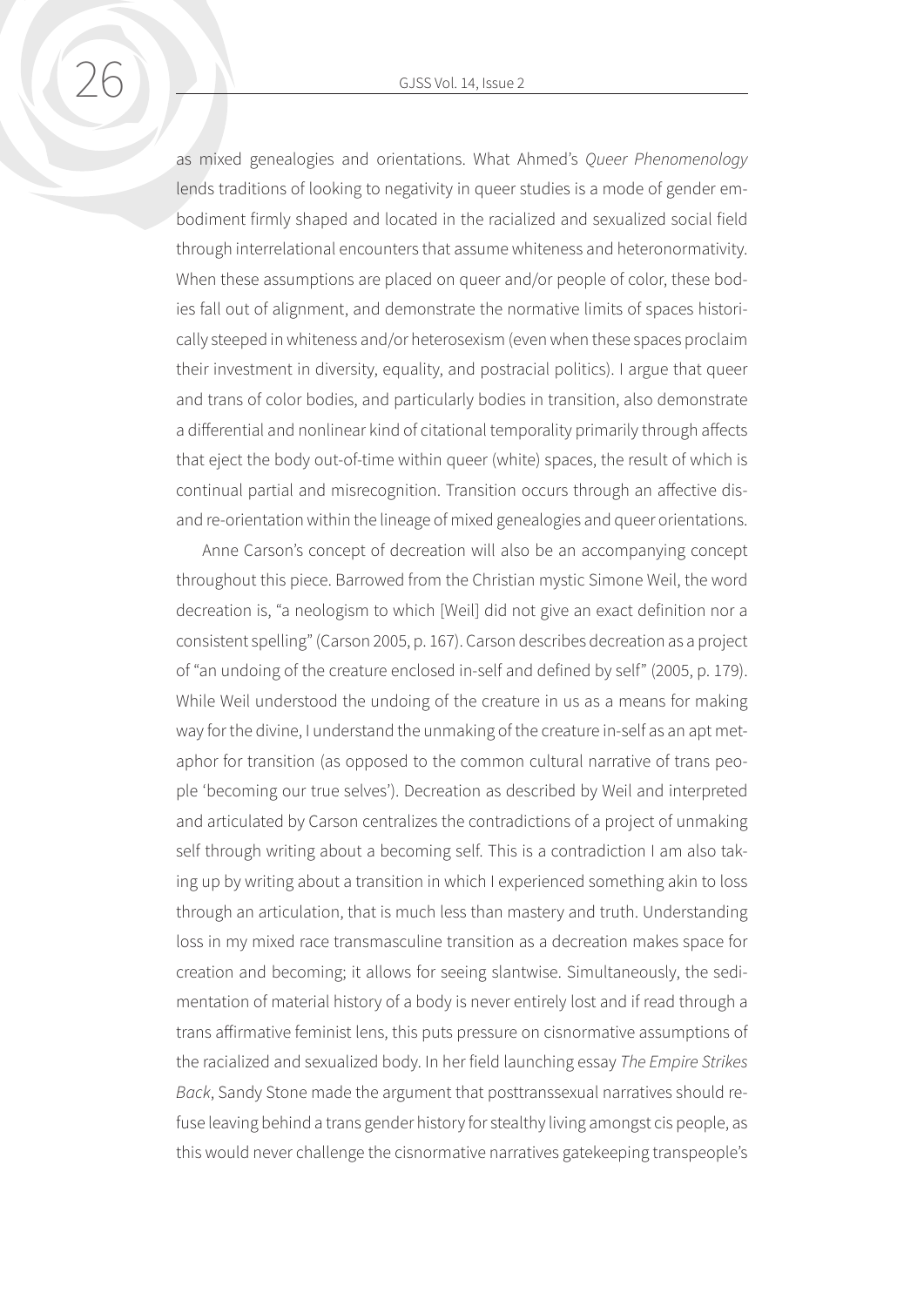livelihoods (1987, p. 232). Instead Stone insisted on thinking transgender through new genres of narratology. She says:

transsexuals must take responsibility for *all* of their history, to begin to rearticulate their lives not as a series of erasures in the service of a species of feminism conceived from within a traditional frame, but as a political action begun by reappropriating difference and reclaiming the power of the refigured and reinscribed body. (Stone: 1987, p. 232)

 I must make clear that I am not trying to turn the pains of loss into something entirely productive, but to situate a reading of my transition as decreative act that does not disappear loss or embodied history; rather it opens the subjects to the complications and contradictions of disorientation. Making strange bedfellows between Carson's poetic literary criticism in *Decreation* and Ahmed's queering of phenomenology allows for my transition to be understood through feeling mixed and seeing slantwise as an agential undoing of my fraught relationships to sexual, and racial categories based on the assumption of sex being equivalent to gender.

Allowing for an articulation of my background, a mixed racial and gender history operating simultaneously within and outside of the presentism of everyday social interactions, dis- and re-orientation describe the interface between social, legal, medical fields and my embodied subjectivity and identities. The continual visual misalignment of my body to the sexual, racial, and class categories to which I belonged effected the extent of reach for my often secret desires and hidden identity. These readings of my body pigeonholed me into time and space that was neither queer (in regards to embodiment) nor mixed. The temporal concept of presentism is made most famous by Saint Augustine of Hippo. In Book XI of his autobiographical *Confessions*, Augustine argues that only the current moment is "real" and "eternal," literally cut off from both the past and future (Augustine, 2002, 11.17.22). For the first two years of my transition I was subject to presentism's temporal logic in everyday interactions; I was read as existing only within the time of the event of that particular encounter. As such it was through the invisibility of my slantwise viewpoint, my continuously misread mixed genealogy, and oft unassumed trans history inscribed in and on my mixed trans body during the first two years of transition that I was forcibly realigned to a continuous mixed/queer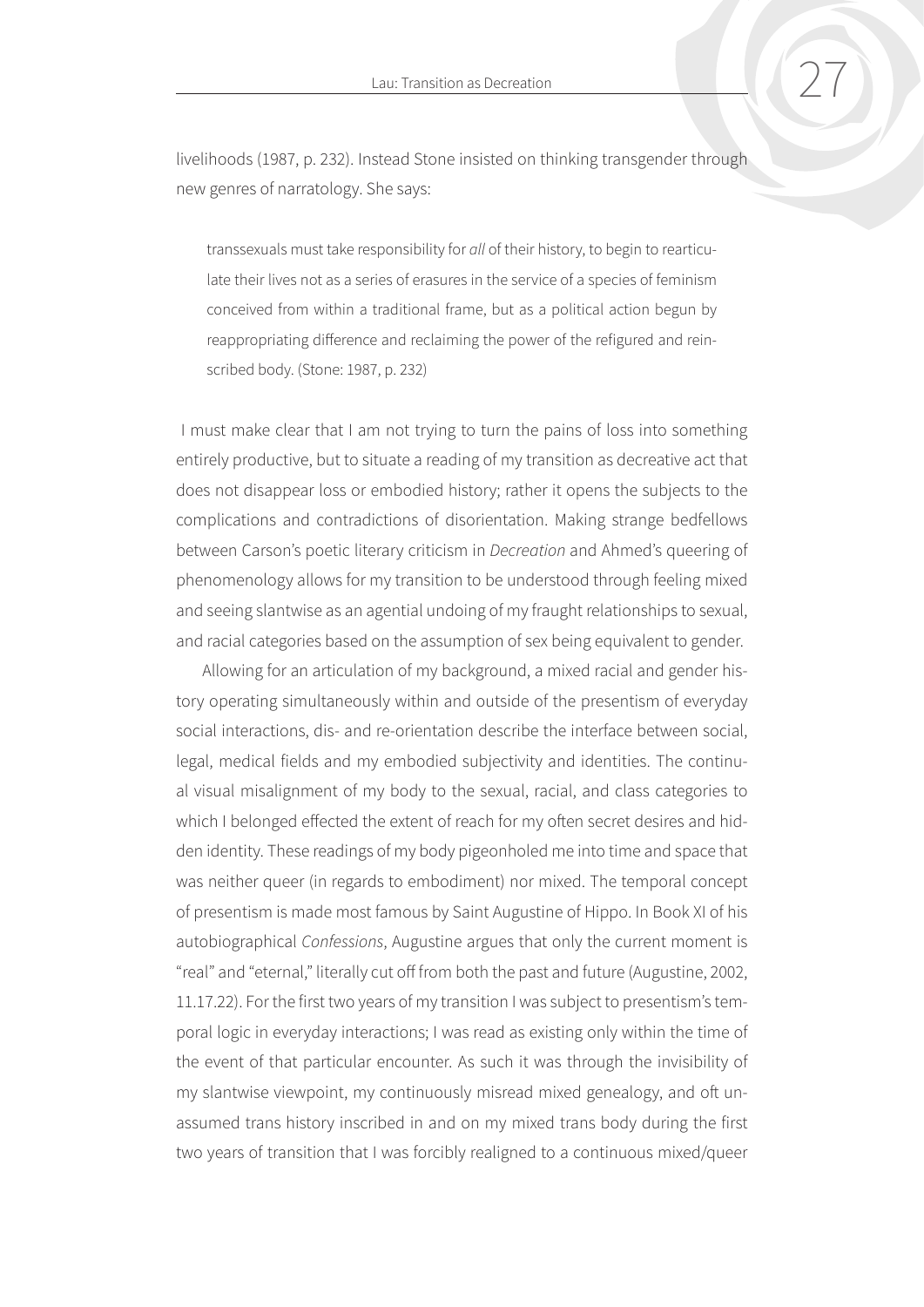orientation of personal unknowing, undoing, and unlearning. My experience of decreation shall become clearer through recalled interactions within marked queer spaces, everyday encounters with other people (both white and of color), and in a markedly changed relationship with a dog.

For a mixed race trans man working within the field of Women and Gender Studies like myself, who from birth locates himself in a queer line of class and racial descent through blood heritage, my racial, sexual and gender subjectivity has been and often still is constantly questioned and repositioned. I understand my mixed race and heritage background as non-normative partially through the history of the U.S. nation state's anxieties and exclusion of Chinese immigrants based off of characterizations of sexual deviance and long standing discourses of antimiscegenation. Legal scholar Leti Volpp among other critical race theorists, discusses how anti-Chinese miscegenation laws in the United States regulating interracial intimacy between white and Chinese people characterized Chinese people as sexually deviant and morally lax beginning with the Page Law's explicit exclusion of Asian Women (characterizing them as prostitutes) in 1875 (2006, p.410–11). The connection between nonnormative sexuality and Chineseness is drawn out further by queer and mixed heritage scholar Wei Ming Daritois, who explicitly connects historical scientific and political discourses of interracial intimacy and mixed heritage children to racial queerness. Daritois writes, "In the sense of being outside of normative sexuality, the sexuality of Chinese was deemed 'queer' – specifically because of their race. Thus being able to determine or define someone's 'race' is the foundation of the power of the state to prevent racially 'queer' or 'transgressive' sexuality" (Daritois, 2007). As explained by Daritois, the determinative power of naming another subject's race, sexuality, and gender becomes a gatekeeping mechanism reinscribing the boundaries of normative sexuality and its accompanying racialized and gendered dimensions. Because of this looking outside the determinative strategies and institutions of the state has always been a cornerstone of queer and trans of color critique. Finding itself at the radical intersections of Ethnic, Gender and Sexuality Studies, queer and trans of color critique is also where I find this essay.

My place within both my chosen field in academia and other institutions was never more in question than during my first two years of hormonal transition. As was common for an earlier generation of transmasculine scholars in Women's and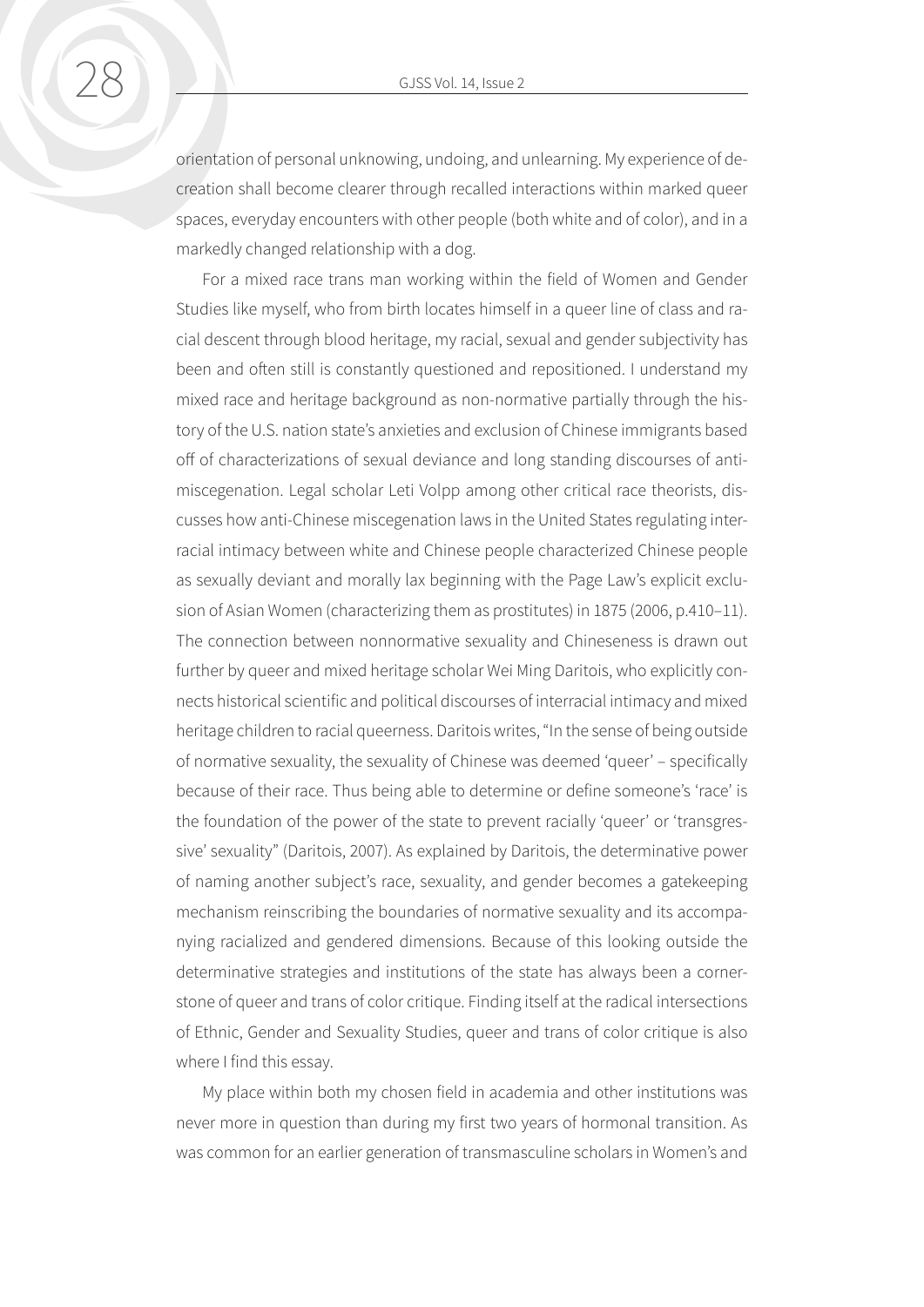Gender Studies, I was often asked what a "nice young man was doing in Women's Studies." I grew increasingly frustrated when, upon learning that I was assigned female at birth, my interlocutors would smile as if my nonconsensual sex and gender assignment explained this mystery (Because of course I was a feminist, I had been a girl!). Not only did this mentality traffic in some pretty hard transmisogyny, sex and gender essentialism, it flattened the broad range of types of feminisms and gender analyses from which the field is and has been approached. As my medical, and legal transition proceeded and these interactions became more and more common. I found myself increasingly reflecting on the ways my racialized gender history was being disappeared along with all of the sexual cultural touchstones I used to orient myself within LGBTQ spaces. My transmasculinity was disorienting me to the fields in which I came to know myself (academic, legal, medical, LGBQ communal, everyday public space), and in turn I was disorienting to the people making up those fields. Unlearning the ways and means through which I positioned myself within and through communities that were at the same time constituting my sociality, actually meant aiding and challenging assumptions about the history of my embodiment. I had already been doing this for years with my race, and to some extent my gender. However, during this period any social interaction became an oft unwanted detangling and reconstitution of the history of my gendered, racialized, and sexualized body unpacking white cisnormative, and heteronormative assumptions, stemming from acute moments of realizing that someone is addressing you as someone who is not quite you. Being disoriented means you are affectively ejected out of social space, or more accurately feel beside yourself, feel the weight of scrutiny, and suddenly have a lot of explaining to do.

If transgender may be thought of as an interdependent term birthed through relationality as J. Jack Halberstam suggests in "Unlosing Brandon" from *In a Queer Time and Place: Transgender Bodies, Subcultural Lives* then, "it describes not simply an identity but a relation between people, within a community, or within intimate bonds" (2005, p. 49). I would add to Halberstam's understanding of transgender as a relation between people that the trans body materializes through intimate and communal bonds, and through the sedimentation of being gendered, racialized, and sexualized differently in non-intimate everyday contacts. The contingency of historical hailings in the everyday are especially shaping for trans people of color. My trans male body is made up and dependent on a history of sedimented hailing;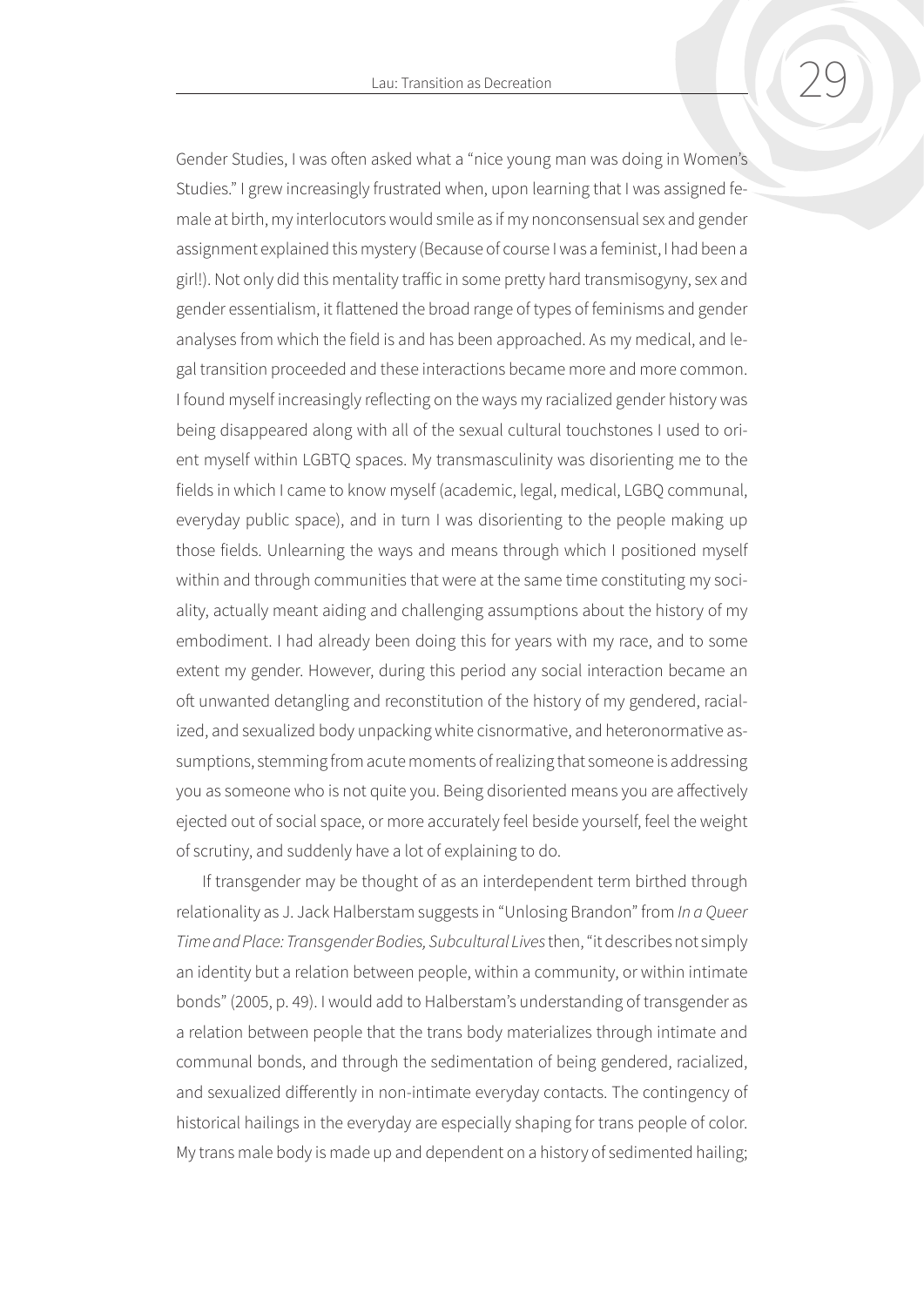being socially and medically cited first as "she" and currently "he" gendering me about in the world.

During the first summer of my hormone therapy some of these layers of pronouns were a welcome relief; others cited my gender transitiveness and history as female and resulted in my disorientation. Remaining within the structuring force of dualistic gendered language, my morphing body literally cited the incorporated history of my two adolescences. This ambiguity resulted in the confusion of passersby and made my maleness difficult to ascertain. In everyday interactions in classrooms, on the street, and in health centers and pharmacies, amongst cis lesbian, gay, and bi people as well as monoracial white and people of color, my Cantonese and white American identity was highlighted and reinterpreted as well as my orientation towards women through the social acknowledgement of my male gender identity. I found that the day(s) I became recognized as male, I became overtly racialized as not-White. But "what I was" racially was always up for speculation.

Ten autumns ago with my hormonal transition in full swing, I began to be read as an effeminate gay Asian cis man. If I passed as male at all. While I was occasionally mistakenly identified as a Polynesian woman (and called out on it), or a Latinx butch before transition, I found that during transition people, particularly men, were unafraid to call attention to my not-completely-white racial background on an almost daily basis. While Harvard Divinity School's largely white student body and administration embraced my trans identity, I found it frustrating that the LG-BTIQ events at Harvard's schools were primarily lead by and aimed at wealthy, white gay cis men. In my interactions during meetings with queer leaders from Harvard's other graduate schools I found myself repeatedly fetishized by white gay men who would point out the "exotic Asian" features of my body.

*He was just curious. At least that's what they all say. "What nice almond shaped eyes, you must be Japanese." I assured the white gay cis male head of JFK's (Harvard's School of Government) queer student organization that I wasn't. "No, and you know, I find that offensive." He didn't get the hint and proceeded along well worn territory. "You've got to be Japanese, I have a friend with exotic features who looks just like you." Anger flared up inside me, quickly replaced by fear. His eyes drifted downwards. Here it comes. "Are you legal?"*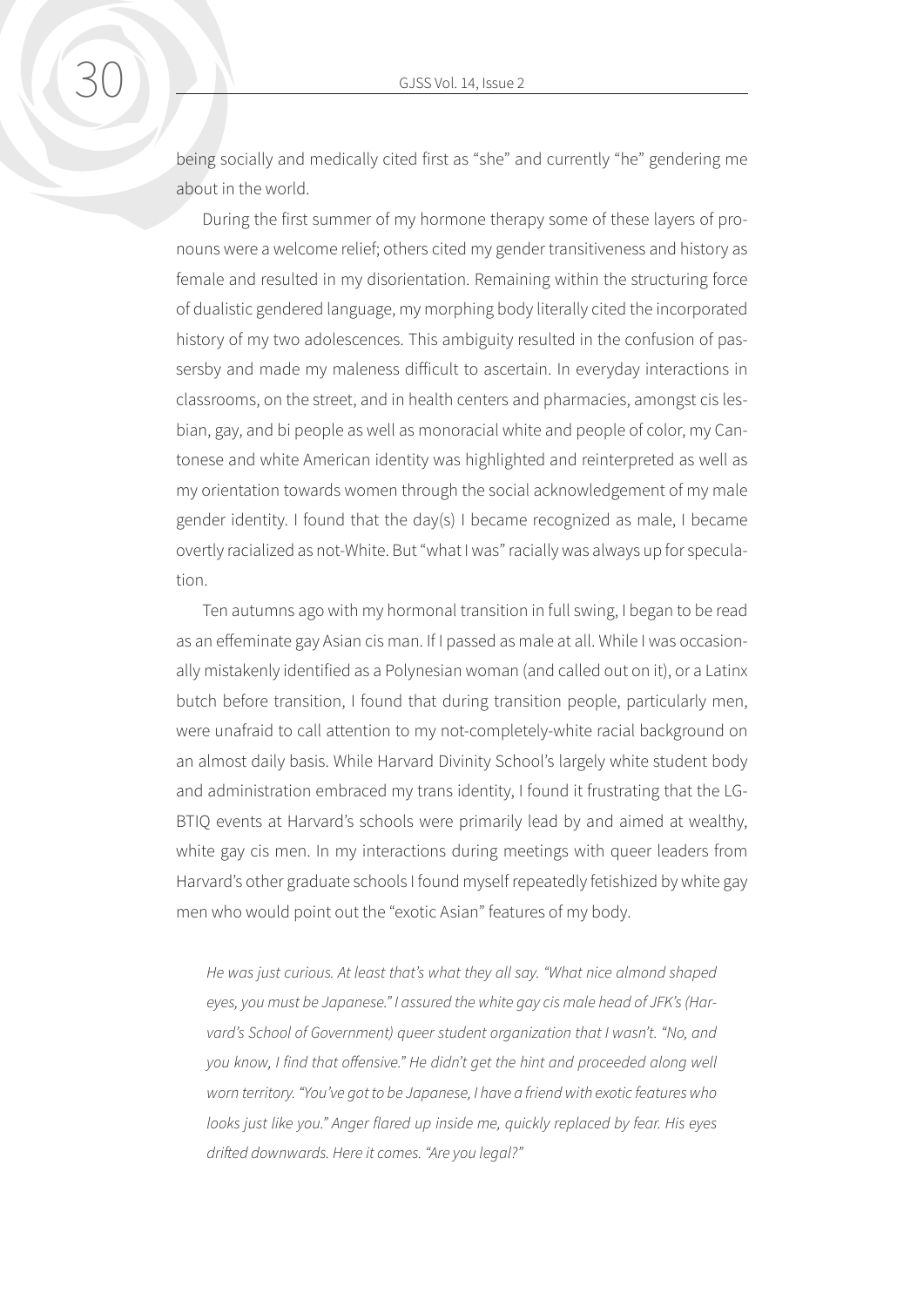*I walked into what used to be Greg's Pizzeria in Berkeley my junior year at Cal and the two men working behind the counter asked me in Spanish how fluent I was.*  When I told them I only spoke a little, they seemed confused. Then it came, "Aren't *you Mexican?" one of the men asked. "Chino" I said. They shook their heads. You never can tell. And even saying I am Chinese is only half of my racial background.*

*"Are you from China?" "Is your father from China?" "Are you from Brazil?" Random pedestrians will mistakenly inquire about my ethnicity through questioning my nationality on an almost daily basis around Cambridge or while riding the Massachusetts Bay Transit Authority (MBTA). The frequency I am asked these questions increases as I become regularly cited as male. Standing at 5'5" I am now well below average height for my gender, but am the exact same height as my Cantonese grandfather and perfectly fit the short Asian stereotype that my 5'7" father deals with on a daily basis. While occasionally asked if I was Hawaiian as a woman, people do not hold back their curiosity about my racial make up as a not-white male. I often wonder about this. What shielded people off before? Was it my tough butch dyke vibe? Am I now experiencing the social power of the stereotype of the effeminate Asian male? I know geographical location matters, UC Berkeley and the East Bay Area of Northern California is predominately Asian American with a sizable Latinx, African American and mixed population. In stark contrast I am an oddity, a lightly brown body in heavily white Cambridge, Massachusetts.*

*In an almost answer to those earlier ponderings…During the winter of my second year in UCLA's doctoral program I am waiting for a nighttime bus in Koreatown, when a black (and perhaps mixed) man who didn't appear much older than me approaches me. "Hey brother, what was your Dad?" I'm always more inclined to answer a person of color. "He is Cantonese, Chinese." "Do you speak Spanish?" I'm confused. "No." He chuckles and shakes his head, "So you're a white boy Latino. Too bad for your mom."*

Mixed/queer genealogies such as mine involve both a becoming and decreating at once. Anne Carson describes the project of decreation as articulated initially by Simone Weil as a feeling of "joyless joy" and "an occasion…of exclusion and negation" (Carson, 2005, p. 170). An ecstatic bodily experience of undoing which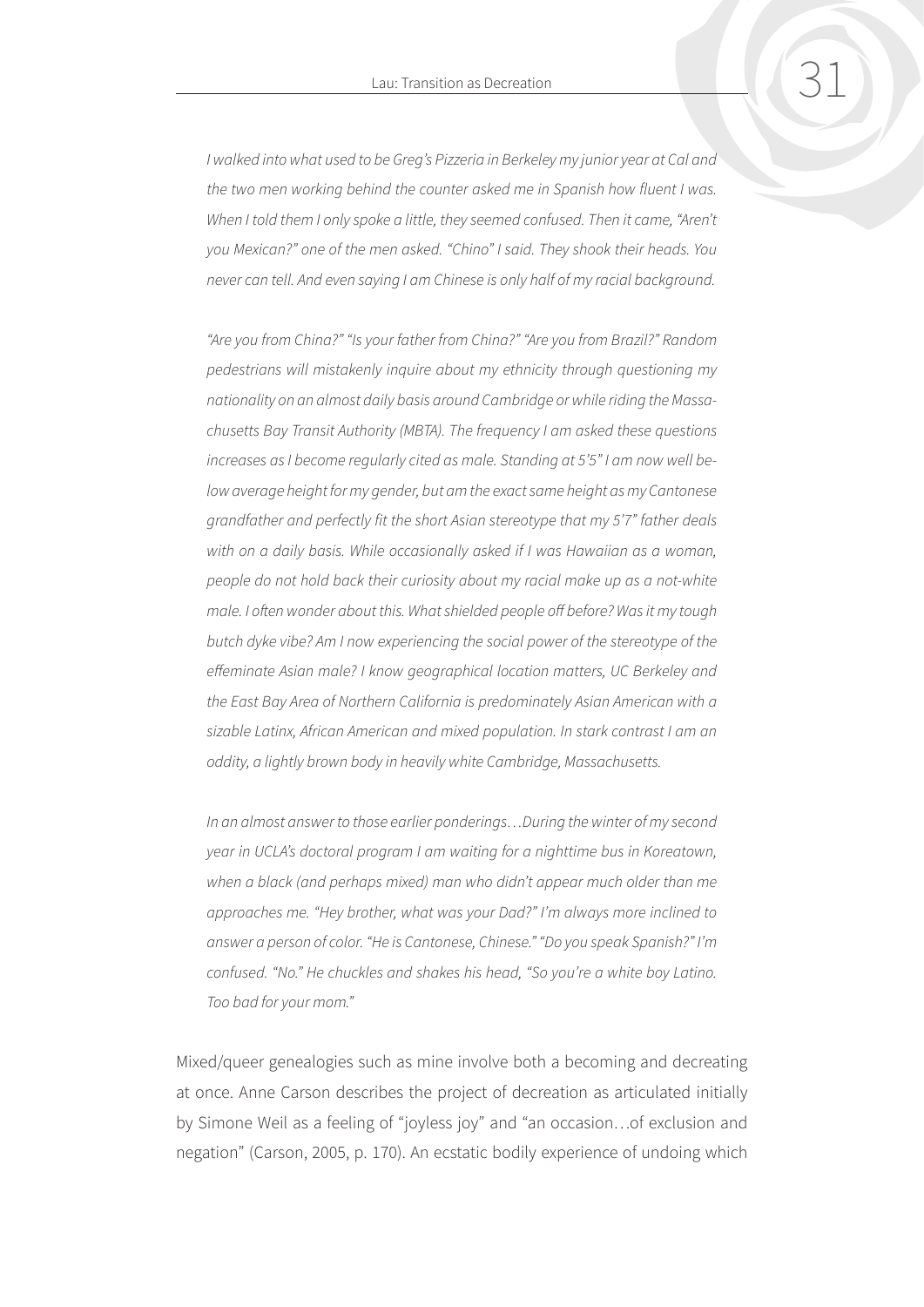jettisons one outside the sense of a coherent and unified self, decreation calls up the material history of the past through the negative. Rather than destroying the self though, decreation signals a simultaneous opening toward a mysterious future. Like disorientation, decreation undoes the coherent sense of self through the feeling of being beside or outside of oneself. Importantly while both are grounded in the negative, decreation is a project, an act unmaking a subject by that subject, which opens one up to the happenstance of disorientation. In both negation is experienced through a generative loss, a becoming in the midst of exclusion and ejection.

In the racially mixed body, history runs forward and backward simultaneously. "A queer genealogy," Sara Ahmed writes, "would take the very 'affects' of mixing, or coming into contact with things that reside on different lines, as opening up new kinds of connection" (2006, p. 154–5). Far from comfortable, these new kinds of connection with(in) mixed bodies create an "unsettling effect" internally and externally at their arrival with unmarked white bodies, and mark the impossibility of a return via the experience of negation. Ahmed (2006, p. 155) describes this as a dis- and re-orientation:

…the experience of negation, of being stopped or feeling out of place, of feeling uncomfortable at home, does not "stop" there. It is around such experiences that bodies gather, getting together, acting, refusing this inheritance of whiteness, refusing even the desire to follow that line. […] In other words, the collective anger about the orientation of the world around whiteness might reorientate our relation to whiteness.

The orientation around white cis male privilege within that Harvard queer meeting was epitomized by my interaction with the JFK representative. He as a white cis man could not only accurately interpret my body as Japanese and cis male, but by asking me if I was legal enacted a long standing colonial discourse of the young Asian bottom boy desiring domination and penetration by an older white gay man. Richard Fung (1991) discusses the ways in which orientalist optics function within White-Asian gay male racialized politics of eroticism in gay video porn in his classic article *Looking for my Penis*. In particular the long standing older white man, young "house boy" role, in which "the Asian man acts the role of the mythologized geisha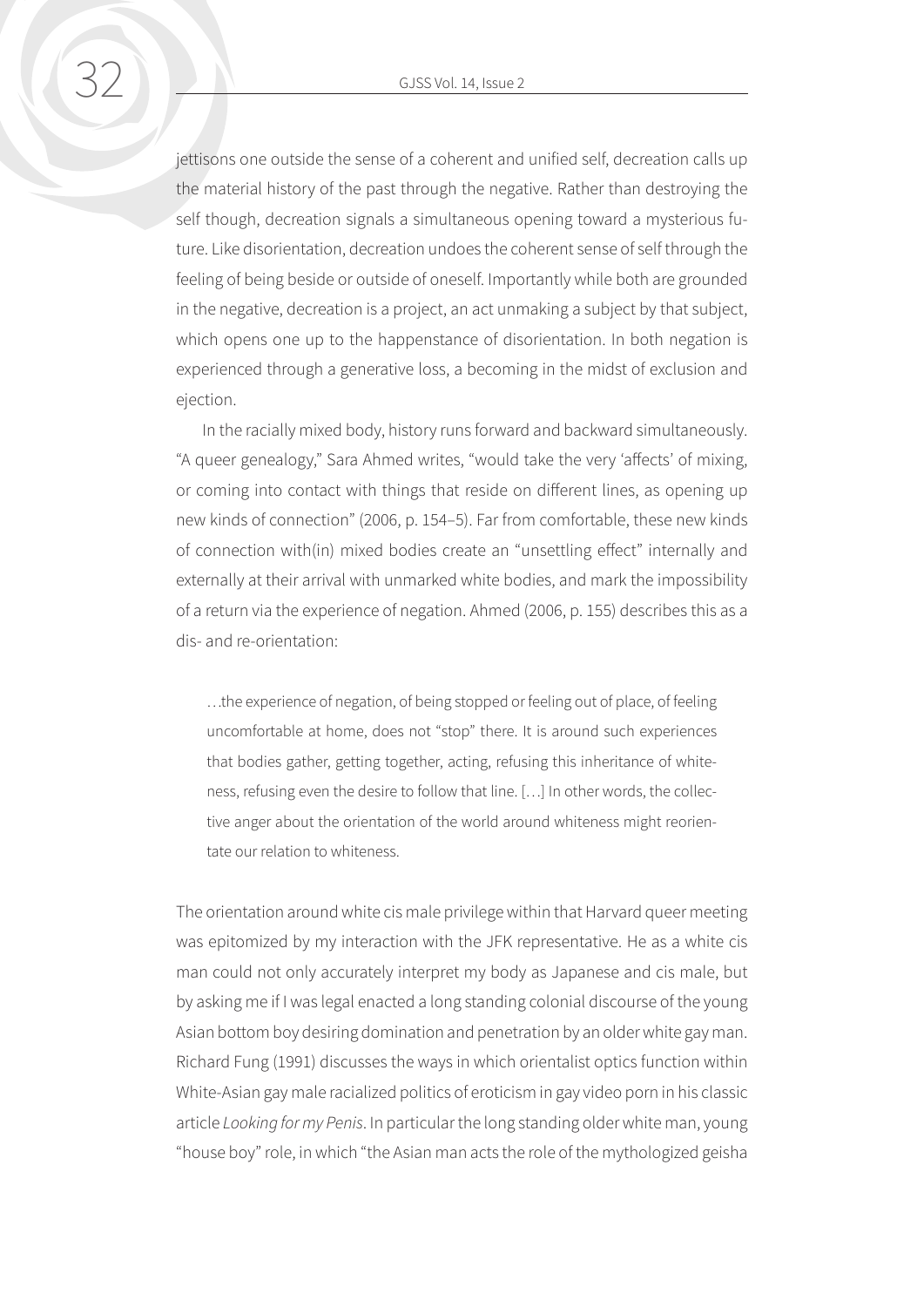<span id="page-9-0"></span>or 'the good wife' […] is one of the most persistent white fantasies about Asian men" (1991, p. 156) He elaborates that these oft commented upon, "self-conscious 'Oriental' signifiers are part and parcel of a colonial fantasy – and reality – that empowers one kind of gay man over another" (1991, p. 157).

Wilfully ignoring my insistence that I was not a Japanese gay cis man, my angry affective reaction to the JFK representative's unsettling comments reoriented me to the glaring absence of my embodied presence (as a mixed race early twentysomething trans man) within what might have been a "queer home" space. Remembering my inaccurate pre-transition racialized and gendered interaction at Greg's and the barrage of daily questions (and assumed answers) about my racial background only called into sharper relief the spectacle of my mixed race body. The sedimented memories of simultaneous mis-gendering, inaccurate racialization, and assumptions about my sexuality, recalled my bone deep anger about the "orientation of the world" around whiteness and cispatriarchy and its attendant inheritances and "desires to follow the line" (Ahmed, 2006, p. 155). I had to reorient how to articulate my positionality within spaces marked for certain bodies, become accustomed to the environmental effects undoing of the creature within myself, unknowing how my body would be signified by others.<sup>[2](#page-17-0)</sup>

I realize that the quandary of rearticulating, and reorienting myself through writing about decreation and becoming lends itself to some internal contradictions. Carson describes the different moves Simone Weil, Marguerite Ponte, and Sappho take in "undergoing an experience of decreation" and participating in the paradoxical "writerly project" of describing it (Carson, 2005, p. 171; 179). She explains:

[T]o be a writer is to construct a big, loud, shiny centre of self from which the writing is given voice and any claim to be intent on annihilating this self while still continuing to write and give voice to writing must involve the writer in some important acts of subterfuge or contradiction. (2005, p. 171)

Carson argues that rather than think of the contradiction of the act as undermining the writer's project of articulating decreation, one must allow for its necessary uses. She states, "to undo self one must move through self, to the very inside of its definition. We have nowhere else to start" (2005, p. 179). Unmaking and rearticu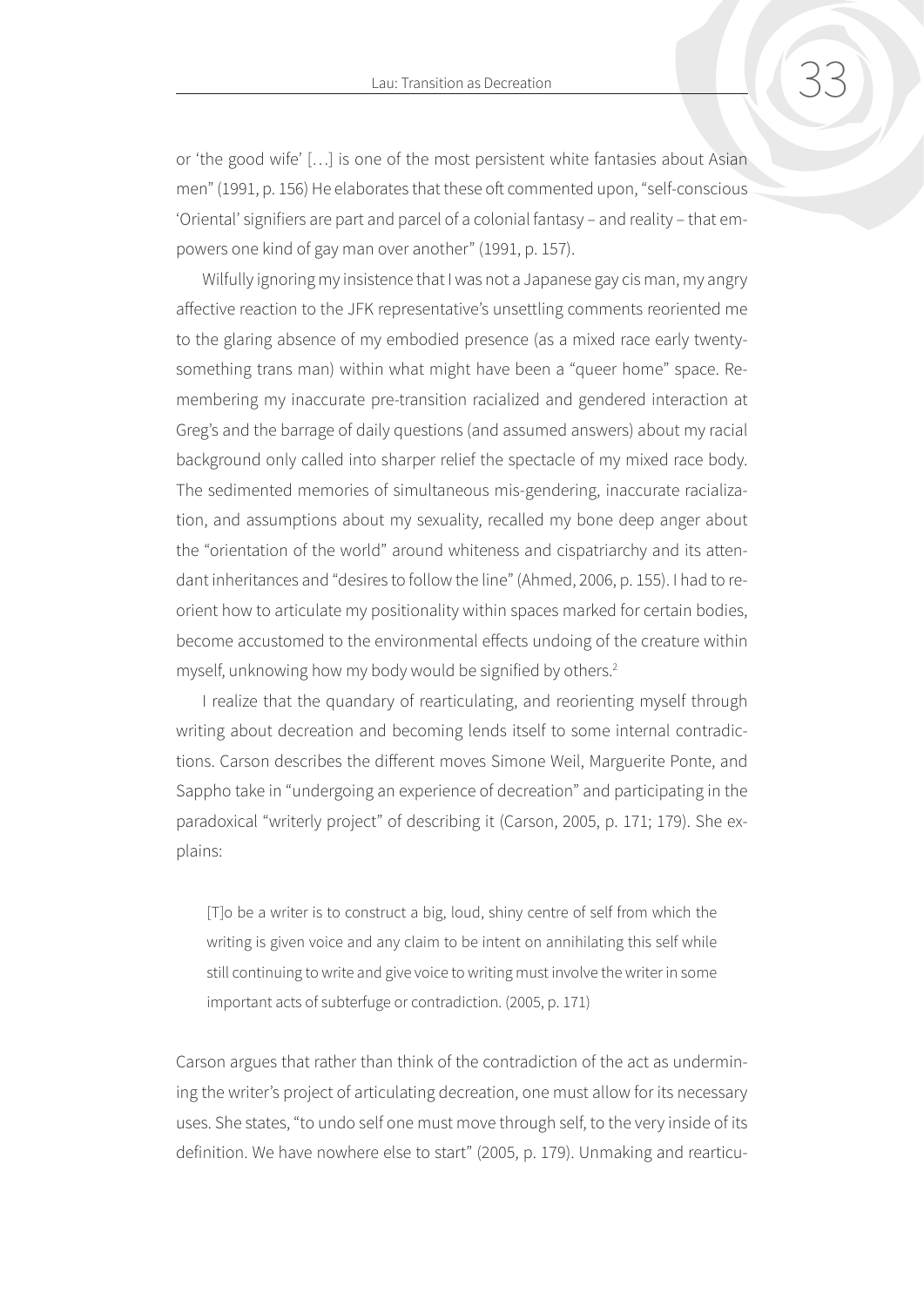<span id="page-10-0"></span>lating held past identities through the disorienting process of decreation will lead to some contradiction, but that is why it is the place to start. It is how the process of transitioning works. The affects of past identities are never quite disposed of, they follow us and resurface, are part of the creature within us, and learning how to feel and articulate them is part of transition as well. Perhaps the most contradictory affects in my transition in the nexus of my racial, gendered, and sexual self came through my fraught relationship with my previously held hapa tomboy identities.

Hapa, a Hawaiian term meaning half, was the way I described my Cantonese and Caucasian racial heritage growing up. When I was a skinny little tomboy playing kickball in my tender bare feet on the scorching blacktop of Mililani, Hawaii my Cantonese/Japanese cousins used to tease my siblings and I calling us "Hapa Haole<sup>3</sup>." Interestingly, they chose the appropriated Native term to mark us by our difference, our foreign whiteness instead of Pake, the Hawaiian term meaning Chinese. I wondered why it is a linguistic impossibility to be Hapa Pake Haole, it seemed paradoxical to pick one or the other. But that means of course one has to choose which racial signifier to precede the other after hapa. Often, when I would tell someone that I identified as hapa, and they found out what that means, I presented an additional disclaimer that I did not have Hawaiian heritage. Because I claimed a racial identity appropriating Hawaiian terminology, I problematically was seen as more legitimately Hawaiian then Cantonese. (This period of self-explaining and identifying lasted until college when hapa clubs and their resulting mixed Asian and white members were plentiful.)

When I choose mixedness as my racial identity, I do so with the history of understanding haole whiteness as other, because that was how I came to understand my difference from other Asian Americans. Like Ahmed, I understood that the question of "what are you?" when asked outside of my intimate communities is oriented around whiteness to straighten out the wrinkles in assumed monoracial normativity that mixed folks embody. Ahmed describes the ways white bodies fall into spaces because they align with the straight institutional and historical orientations of spaces. She extends this to the positivism of the agential "I can" in the field of phenomenology itself saying, "such a phenomenology, in other words, describes the ease with which the white body extends itself in the world through how it is orientated toward objects and others" (2006, p. 138). Ahmed says that, "If the mixed-race body wishes to be white (in the sense of being orientated 'around'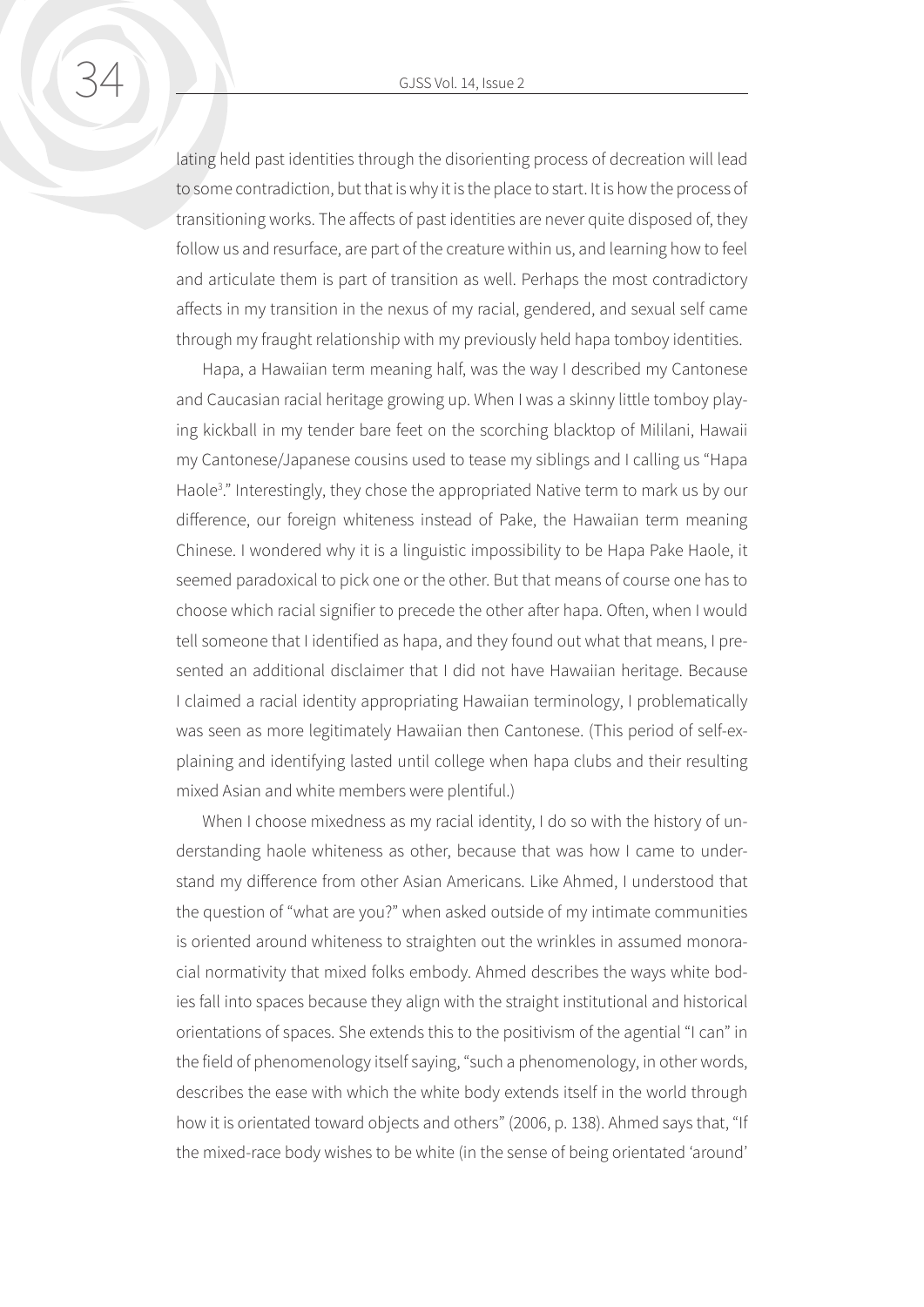whiteness), it is also orientated toward whiteness as the object of desire. […] For not being white can also reorientate your relation to whiteness even if the 'not' might at first generate a negative impression" (2006, p. 146). Mixed genealogy allows for a slantwise view that makes certain bodies, desires, histories and identificatory losses, come into view; to me racial difference was initially understood as whiteness rather than Asian-ness. But of course within a larger society institutionally orientated around whiteness, mixedness becomes a point of continual contestation or reorientation to whiteness. The lines cross, merge and yet linguistically I must parse them out.

In the social, and embodied "crisis" of (in)visible mixedness, a body merging two problematically assumed disparate wholes, the gap between the times governing understanding and claiming racial, gender, and sexual identities, and the interpretation of the mixed and trans body through everyday continuous hailing becomes a crucial point of reorientation to a mixed orientation recalling a mixed genealogy. I could only understand my racialized gender and sexual orientation linearly in my body, that was and is how it is lived moment-by-moment. However, the temporal methods of understanding my identities and their relationship to my body, seemed to enter a different temporal schema when called into being by others. It was as though twenty different histories regulated through cisnormative understandings of sexuality and race were being read onto me and through me with each social interaction. "What are you?" seemed to become more of a question of "When are you?" by friends, family members and passerby alike. As in, "Where are you along in my imagined time of your transition?" "When are you going to get bottom surgery?" My body's temporality was already off course with whiteness, and now had moved into another timestream that cis people were trying to understand through their own orientating points of gender, sexual, class, and racialized history.

Ahmed describes multiple temporalities and relationships to time, through her descriptions of feeling out mixed orientations operating through mixed bodies. The seeming secrecy of a mixed genealogy "does not only take us back but points us toward the future" (Ahmed, 2006, p. 152). Hidden in the background of the mixed race body, reorientation to a mixed orientation relieves the mixed body of necessarily revealing the "what" of the often asked question "What are you?" by bridging the gap between lines. As Ahmed (2006, p. 153) details: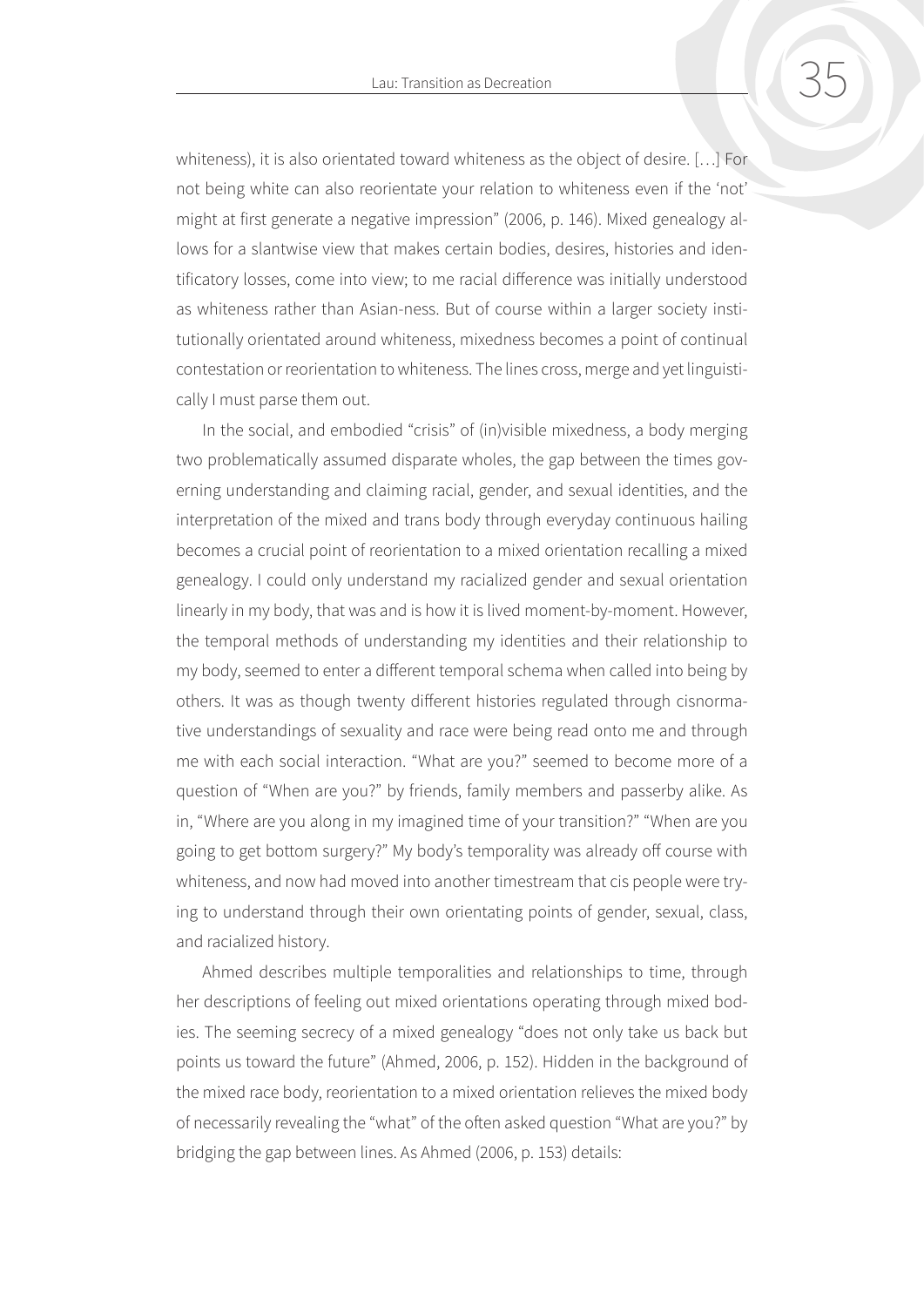<span id="page-12-0"></span>A mixed orientation might even preserve the secrecy of the other side, as the "side" that is behind what we face, even at the very moment we turn around to face what is behind us. At the same time, being mixed offers more than one side from which to have an "angle" on the world. Inheritance does not always hold things in place but instead keeps open the space for new arrivals, for new objects, which have their own horizons. If inheritance means to receive and to possess, then it might also open up a gap between reception and possession.

The gap in which I received and possessed "Hapa" as a tomboy is the same space which offered me an opening to distil my experience of hormonal transition. This is not the same as saying processes of racialization were behind or before my masculinity, but rather the two have always already informed each other. Inheriting a mixed orientation allowed me a queer angle on my embodied arrival into physical maleness, and a place no male blood kin had gone before. It was this slantwise view that I inherited, and continued feeling out as my transition unfolded.

And yet the history of mixed race Asian Americans appropriating and possessing Indigenous Hawaiian racial identifications for a kind of queer pan-Asian mixed solidarity, is one replicating old Asian settler colonial narratives and practices in Hawaii. (This is also the side that is behind what I face, even as I turn back to write about what is behind me.) I learned this once I arrived at UCLA four years into my social and three years into my hormonal transition. Because of my reflections on the ways racialized gender shaped my transmasculinity, I could not ignore the ways in which I was what Reese Simpkins (2016) terms becoming-intersectional, not only through the materialization of gendered racial sexualization, but through a changing sedimentation of citational history. My claiming and disclaiming of the political, cultural, and social inheritance of hapa, like the inheritance of transmasculinity comes with the force of histories of dispossession, hegemonic whiteness, and cultural imperialism, even while both identificatory positionalities have been hailed as exceptionally postmodern and neoliberal.<sup>4</sup> This is what is meant by transition as decreation, a project doing/undoing what has constituted the self – including the losses and legacies of violence behind that self – by and through self, to the very heart of definition. What was in fact constituting a "you" has always meant the erasure and unmaking of someone else. This has continuously played out in the various modal structures of White and Asian settler colonialism and im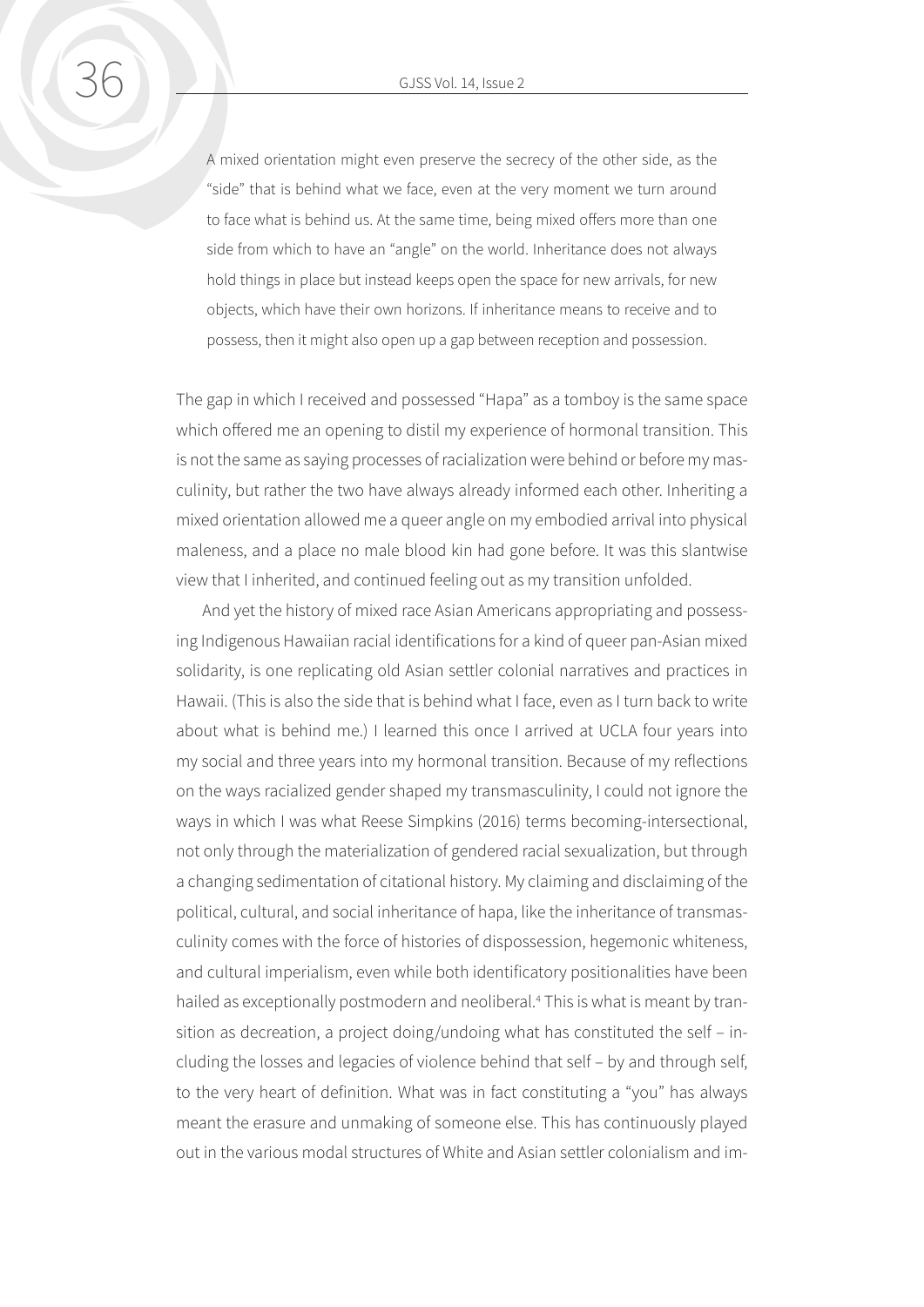perialism in Hawaii (economic, linguistic, educational, political), and the cultural, economic, and social capital of transmasculinity.

As Ahmed says, inheritance does not always hold things into place, it often widens the gap between reception and possession. Reese Simpkins argues that becoming-intersectional is, "an intersectional trans\*feminist politics based on… process over positionality" a kind of dynamic phenomenological movement (what Simpkins terms "onto-epistem-ological production") grounded in the material body (Simpkins, 2016, p. 229). Shaking out the reorientation to identifications, objects, and others, what inheritances may open up is a dynamic relationship to the historical and material past on and through the body. But this dynamism, the move to affective process over positionality, is still felt against a linear understanding of bodily progress, and there are always losses…

*I knew the moment it happened, that people might say the day I "truly become male" was the day Barney didn't recognize me. The three year old Cocker Spaniel*  I had helped housebreak during the fall of my senior year at UC Berkeley fled in *terror as I knelt down and called out his name in my newly baritone voice. This was a complicated moment for me. Barney was terrified of cis men, so it was nice to see that four months of hormone therapy had erased some of my embodied "femaleness," all the way down to my scent. But on the other hand I felt that I no longer bore a trace of J's former queer female roommate, and in a way I felt that my interrelational history with Barney (the housebreaking, training, and bonding) had been erased. I was visiting J at her new house near the Oakland border in August after my first year at Harvard Divinity School, and while I still had not had top surgery and was socially recognized as male eighty percent of the time, I felt the only somatic difference testosterone had made was my voice drop an octave (and frustratingly break during every other word).* 

Although I knew that I had not exchanged bodies or lives with someone else, there were moments over the first two years of my medical transition which felt that way. In fact, there are still moments where the paradox of loss through the becoming of transition with its reoriented relationships feel unbearable. This is how you know you are being decreated. You feel that "joyless joy" of mis/recognition by a being who did and did not know "you." It is not popular to talk about losing dur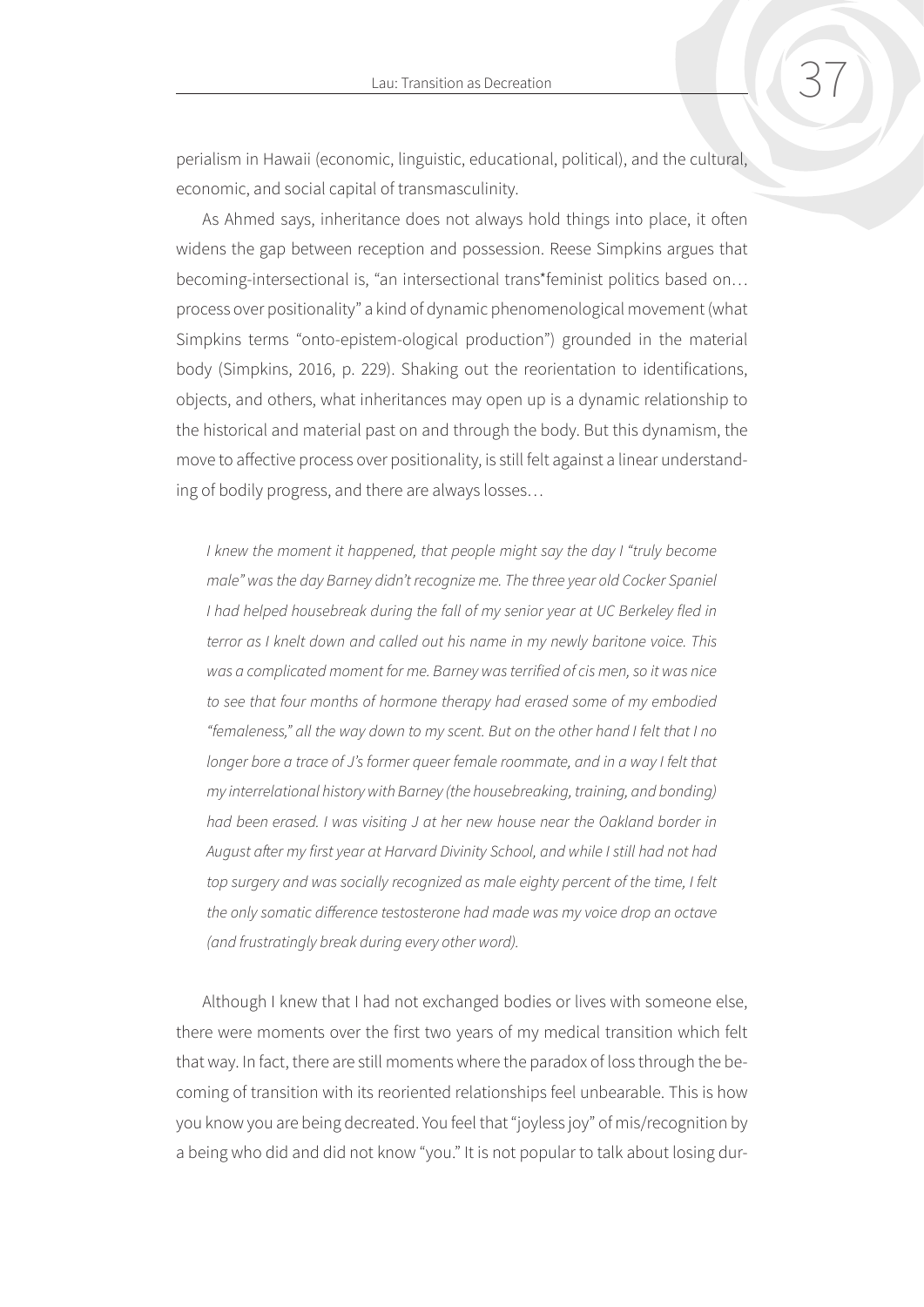ing transition; we think about what we gain in terms of community, and what must be sacrificed is seen as what is necessary to constitute ourselves. There are enough transphobic narratives regulating our stories that try to incorporate loss into regretting transitioning (especially when hormones and/or surgery is involved). But I think what this actually does is force us to restructure our narratives into something understandable, positive, progressive, linear, and unqualifiably cisnormative. I find this limiting in emotional scope, antifeminist, racist, and transphobic. It is easy to focus on how trans people's gender is verbally constituted by others, and particularly the ways in which our gender is conferred onto our intelligible or unreadable bodies through "passing." But using "passing" uncritically (especially with the term's history in communities of color) bifurcates these temporally and affectively complex moments. This is how our bodies become unreachable within conventional genealogy (I am supposed to celebrate Barney not knowing me because then I "really am a man"), and when it is ourselves that come into view, we begin to start seeing slantwise in order to understand why I can feel out-of-time in that mis/recognition.

To see slantwise it is helpful to turn to what Judith Butler refers to as the subject's incorporated history. In "Performativity's Social Magic" Butler (1999, p. 119) critiques and comments on Bourdieu's notion of habitus and its relationship to the "objective field:"

… the *habitus* presupposes the field from the start, and is itself composed of sedimented rituals framed and impelled by the structuring force of that field. Indeed, it seems that subject, insofar as it is necessarily embodied, and the body is itself the site of "incorporated history", is not set over and against an "objective" domain, but has that very "objectivity" incorporated as the formative condition of its very being.

The formative conditions of my being rendered and cited as a male subject necessitated my view already being structured by an objective field of masculinity dressing, walking and now hormonally incorporating male social cues into my body. As part of the objective domain making up my incorporated history, my relationship to Barney helped constitute the formative conditions of my transmasculinity. To be misrecognized during the moment of reintroduction, felt as though my self was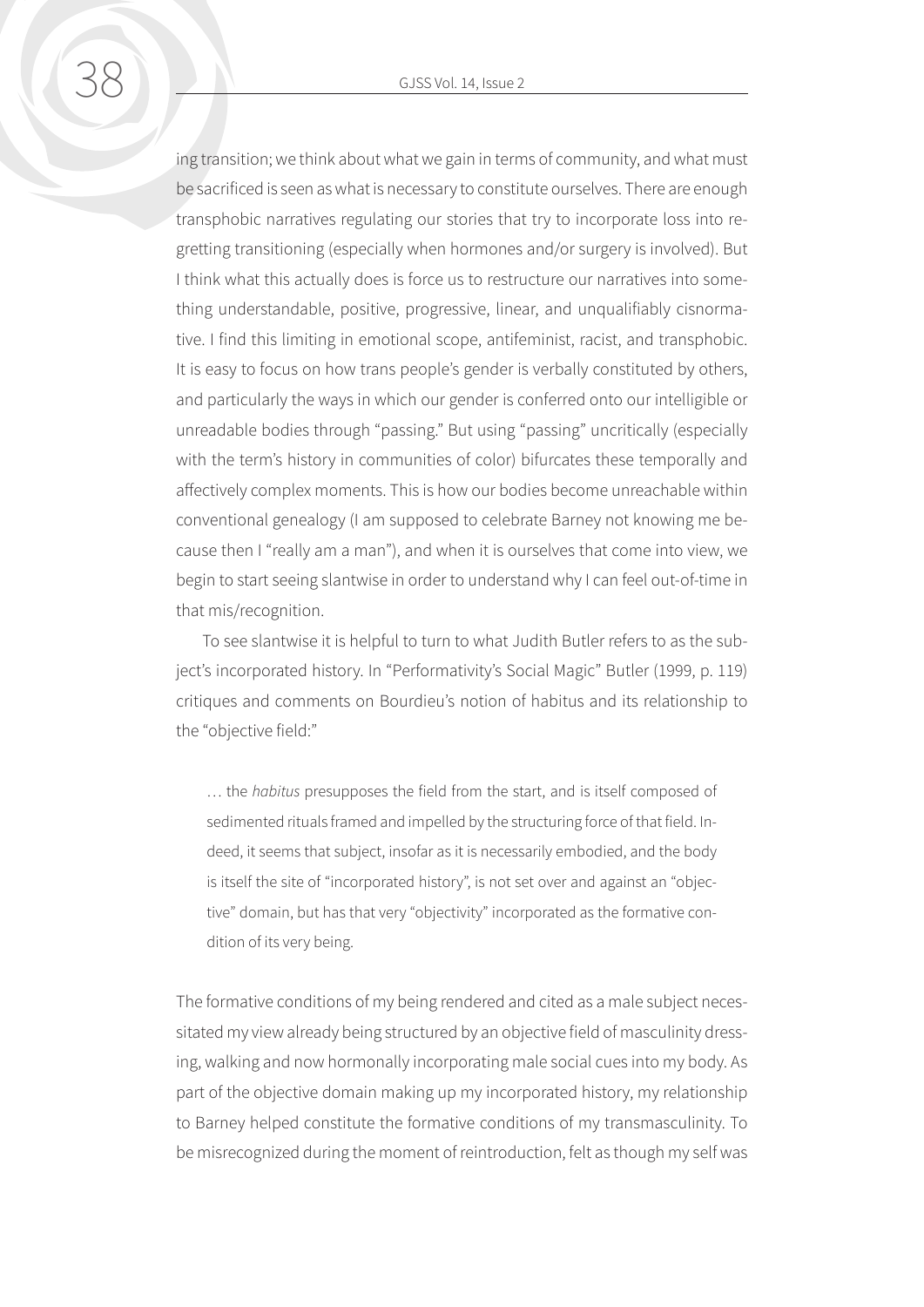being split, or that I had taken on the life of someone else. If anything this encounter with a non-speaking subject spoke louder to me about loss of a complex gender history than being hailed by a random passerby in the street. The objective fear of a dog meant that something physical and social, but unspoken had been remade within me, and I was being framed and impelled by the structuring danger of a cis man.

As I anxiously moved in the world I was also resituating the field around me as a hormonally transitioning subject now being cited as female, now as male. Seeing slantwise allowed for loss to be felt as the decreation of a transspecies relationship inside of the resituated field. As my encounter with Barney demonstrated, the formative condition of my being a male subject also assumed an incorporated history that was not mine, denying my formative experiences as a female bodied and cited subject. Even while the sediment was settling around me and I was being confirmed in the gender I identified with I was losing the citational history of my gendered and cissexual past. Within the objective domain of the social, my queer incorporated history was becoming purely relegated to the realm of affect, felt through the lingering remembrances of past relationships, made invisible to the passerby, with my queer body hidden and bound beneath my clothing. I was becoming the gap between the lines, disoriented and mixed, decreated at the moment of re-creation.

*There is always the moment I pause, syringe in hand, and realize how different things would be if I didn't inject 100mls of testosterone cypionate into my thigh every fourteen days. I know the masculinization of my body is dependent upon synthesized hormones suspended in sunflower seed oil, deployed into my bloodstream via a 1 cc syringe and purchased for a discounted ten dollars at CVS with my Harvard Student Health insurance. Without my student insurance a 50ml vial of testosterone cypionate would be upwards of eighty dollars or more. As a Harvard Student, not only do I have pharmacy discounts but access to a mental and primary health care team that specializes in gender identity and has written me letters for hormone and surgical therapy.*

*All these economic, educational, and medical privileges lead me to the moment I plunge that 25 gauge .65 inch needle into my sanitized thigh. Bleeding, I remove the needle quickly pulling up the epidermal layer which clings to the thin shaft of*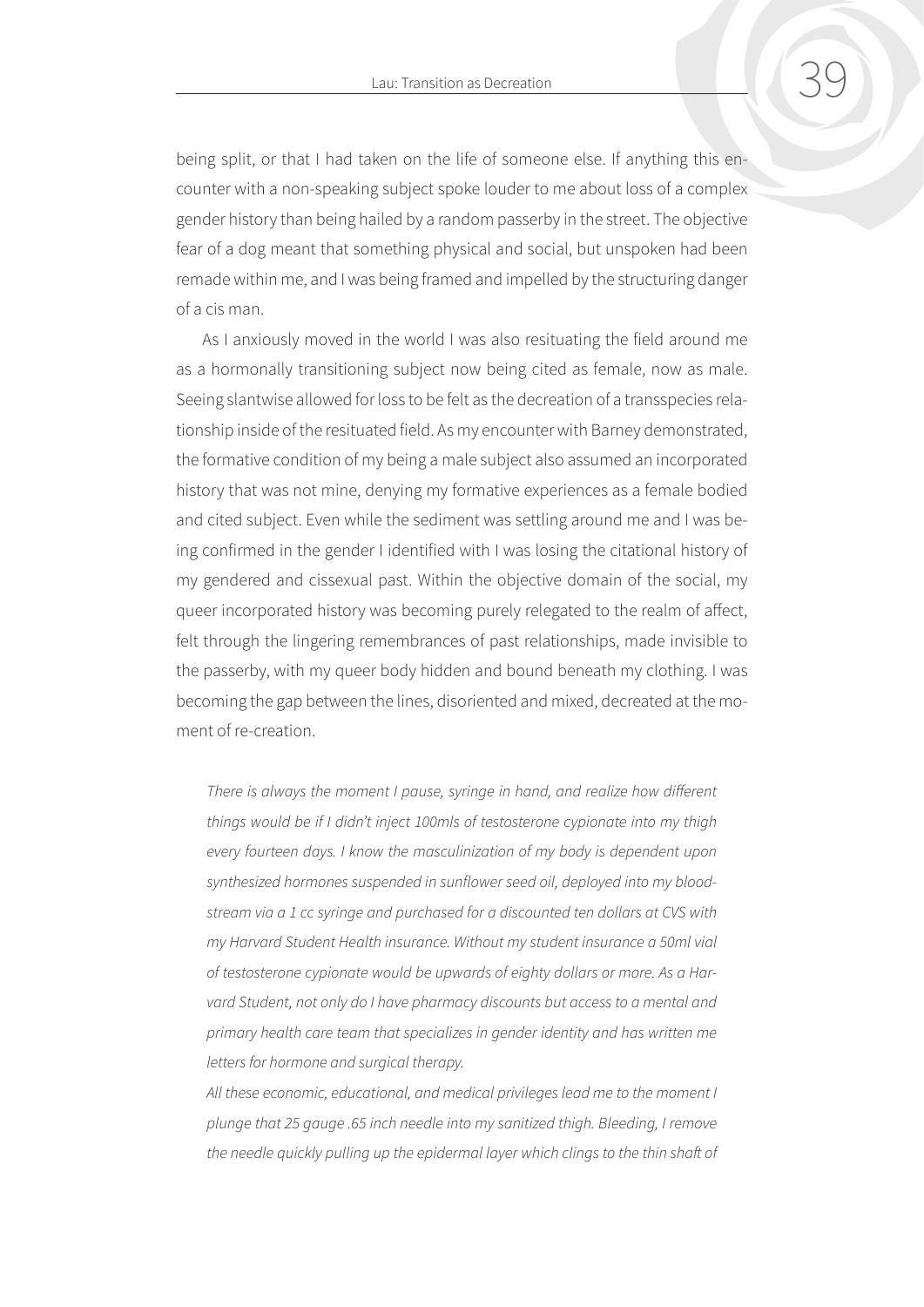*metal. I wait for the now rapid changes testosterone brings to my body; increased hair on my back, legs, arms, face and stomach, thinning of the hair around my temples, the continued deepening of my voice, an increased libido as well as an ability to take on muscle, and the continued cessation of menses. As the visible markers of my female past recede into the background and my body becomes more accustomed to this bi-monthly ritual I cannot help feeling like the werewolf rapidly transforming with each new moon.* 

*It is a tumultuous entry into manhood that I experience; I feel pain and loss on many levels even while I gain the advantages of becoming anonymously male. With facial hair comes outbreaks of acne, with the enlargement of my clitoris into a small phallus comes the desire to ejaculate that will never occur, with the desiring glance from my cis lover and surprising allowance of being openly affectionate in public comes the acknowledgement of being read as a straight couple and loss of queer visibility that has been integral to my identity. I often find myself situated in a place where my queerness is contested on the basis of the homo/ hetero divide. Do I need to be attracted to cis men and/or trans men to be gay? Is my queer sexual orientation dependent on my gender identity or is it more about my equipment matching my partner's genitals? There is something spectacular, something monstrous about my transformation especially in the ways my race, gender, sex, and sexuality is (mis)recognized by other beings.* 

I now have access to male spaces and social expectations due to the economic and pharmacological resources enabled by my educational status as a Harvard and later UCLA graduate student. The nature of my transition from female to male operated within the double bind of being bound to a surgical and hormonal means of recognized embodiment; what was "mutilation" is also enablement, what was read as safety is also dangerous to my historical past. It undoes me even as I am continuously made. I found myself unable to articulate my story without being negative or positive, to escape the dualistic ways of narrating, relating to cis people who want to understand what phenomenology is for a mixed trans man.

It is this gap between negation and positivity, the rupturing "wrinkles" in straight cis time that I find the connection between Ahmed's mixed orientation, Carson's definition of decreation and my own understanding of falling into a queer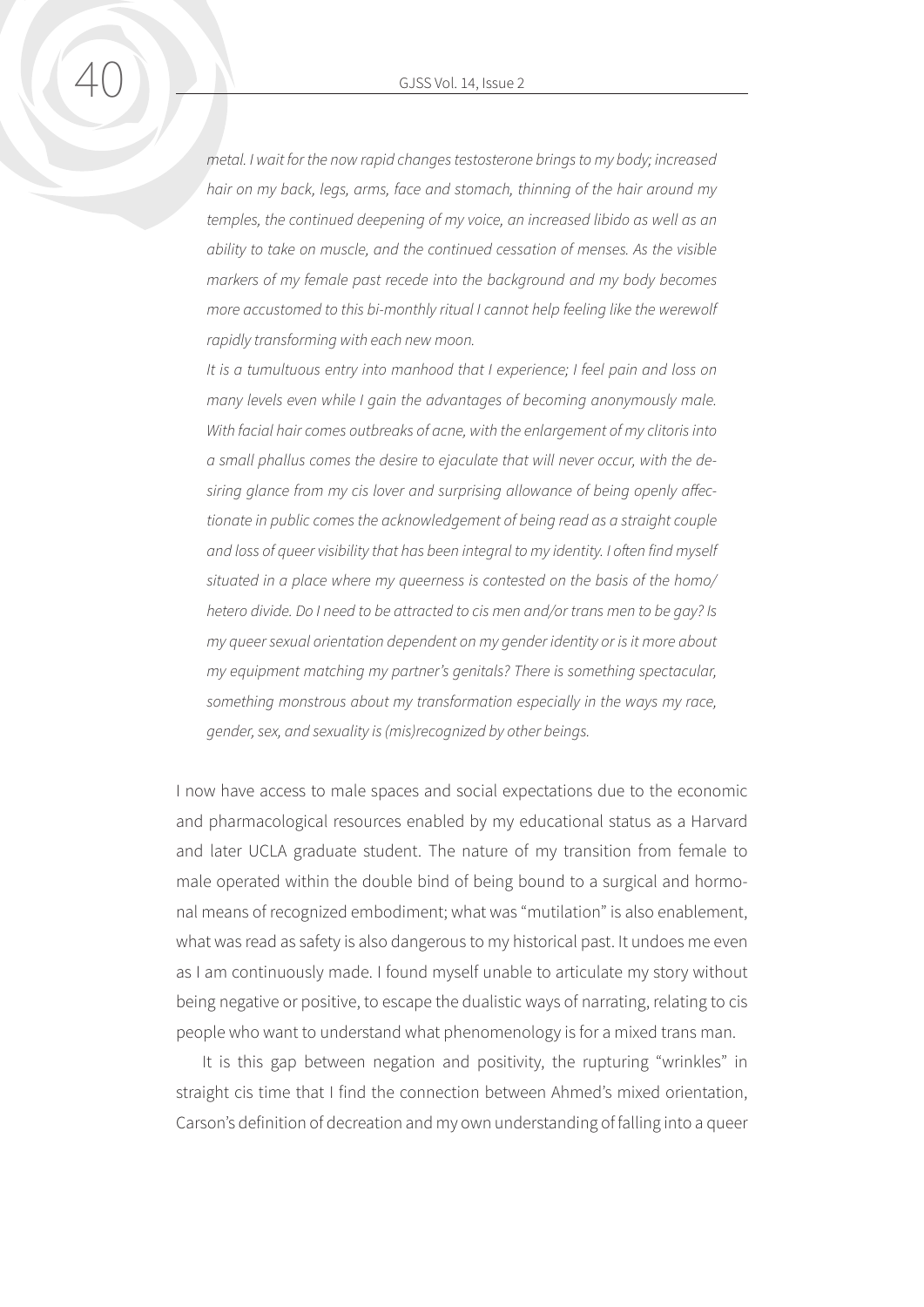Lau: Transition as Decreation 41 (41

<span id="page-17-0"></span>time and hidden space. What is behind me can come forward in a queer politics of hope, not by reaching a utopic future in which I will be fully recognized and understood, but one rooted in the present as a threshold which understands:

[T]he lines that accumulate through the repetition of gestures, the lines that gather on skin, already take surprising forms. We have hope because what is behind us is also what allows other ways of gathering in time and space, of making lines that do not reproduce what we follow but instead create wrinkles in the earth. (Ahmed, 2006, p. 178–9)

My definition of self, created through my acquired habits, turnings within the environment must continuously be moved through, decreated piece-by-piece for a new transfeminist slantwise view opening up new queer genealogies. In doing so I do not give up the material conditions of my racialized, sexualized, and gendered history, it is always behind and before me as the sides gifted by various relationships to my parents, lovers, friends, passersby, and a certain cocker spaniel. In the spectacle of my queer/trans mixedness, I create wrinkles on the earth making a space for others to do likewise, even as I follow those before me.

## Endnotes

- [1](#page-1-0) I think it is misleading to call transition linear in any fashion, and so while I use the term female-to-male here in alignment with accepted transgender terminology I hope my narrative will demonstrate a queer disruption of straight narrated temporality. I certainly have felt/still feel out of time and place within any community organized around an identity category, especially white transmasculine ones. To speak of transition is always also to speak of the sociality of haunting in the terms of what Avery Gordon describes in Ghostly Matters; what is placed in the material background continuously comes forward as a structure of feeling, often in disruptive and surprising ways. (See Gordon, 1997, p. 201)
- [2](#page-9-0) Which of course was only highlighted in my later interaction with the black man at the bus stop. A people of color brotherhood in which I was being situated as Latino/Chinese without my understanding was taking place through my lack of knowledge of Spanish. Of course my interlocutor could have been mixed himself, which is what I find particularly interesting about the conversation.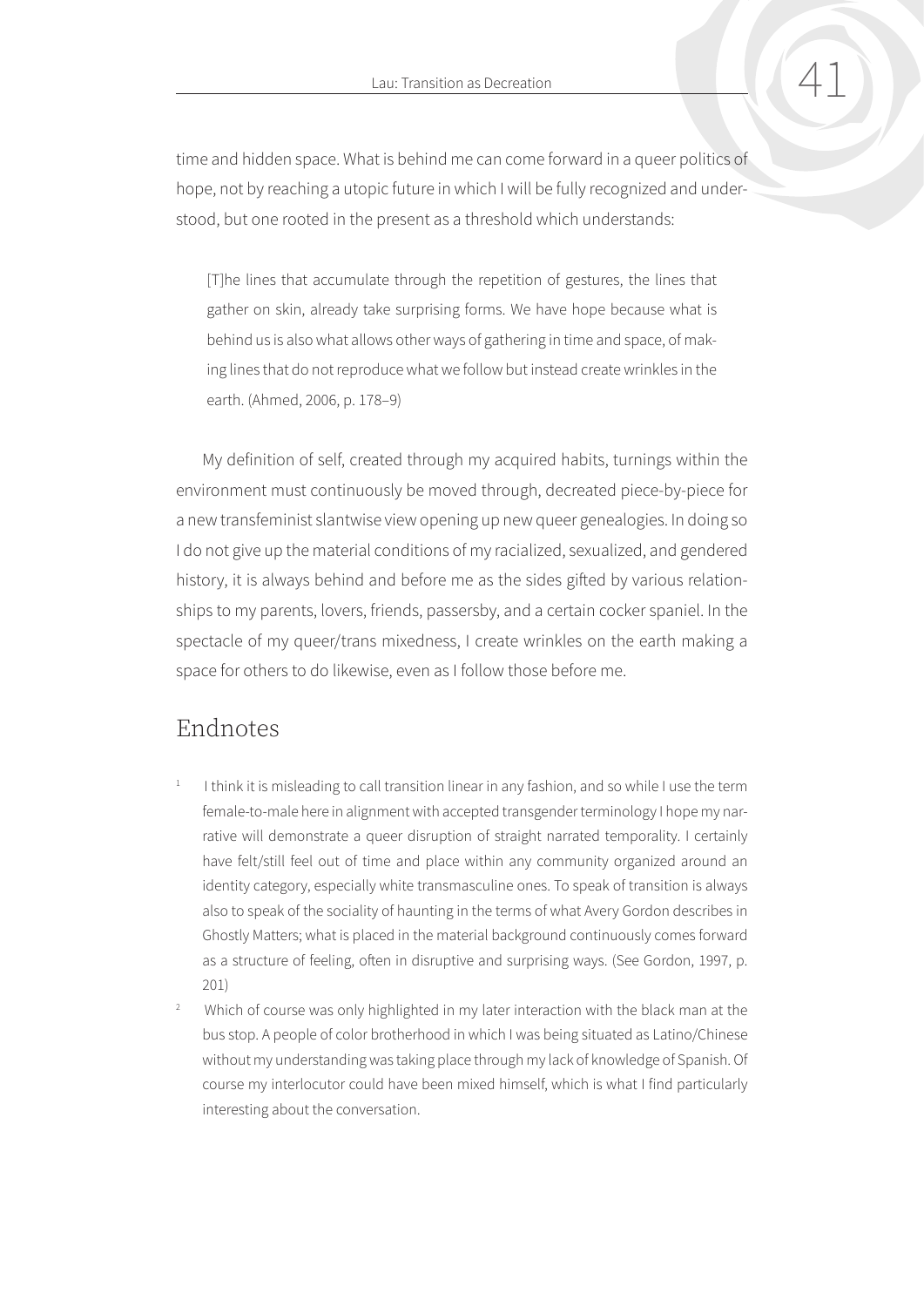- <span id="page-18-0"></span>Haole means foreigner in Hawaiian, but was originally used to designate white non-natives.
- For the argument of transsexuality as postmodern embodiment heralding of the end of modernist interpretations of the body, see Stryker (1999). See Spade (2011) for the ways neoliberalism as political and economic system has shaped current definitions of trans.

## References

- Ahmed, S. (2006). *Queer Phenomenology: Orientations, Objects, Others*. Durham, NC: Duke University Press.
- Augustine, S. (2002). *The Confessions of Saint Augustine.* Transl. E.B. Pusey. Retrieved from [http://www.gutenberg.org/ebooks/3296.](http://www.gutenberg.org/ebooks/3296)
- Butler, J. (1999). "Performativity's Social Magic". In Richard Shusterman (ed.), *Bourdieu: A Critical Reader*. Oxford, UK: Blackwell, 113–128.

Carson, A. (2005). *Decreation*. New York: Vintage Contemporaries.

- Daritois, W. (2007). "'My race, too, is queer': Queer mixed heritage Chinese Americans fight for marriage equality". *Chinese America: History and Perspectives-The Journal of the Chinese Historical Society of America*, 21. Retrieved from [https://www.](https://www.thefreelibrary.com/_/print/PrintArticle.aspx?id=161127943) [thefreelibrary.com/\\_/print/PrintArticle.aspx?id=161127943.](https://www.thefreelibrary.com/_/print/PrintArticle.aspx?id=161127943)
- Fung, R. (1991). "Looking for My Penis: The Eroticized Asian in Gay Video Porn". In Bad Object-Choices (ed.), *How Do I Look? Queer Film and Video*, Seattle, WA: Bay Press, 145–68.
- Gordon, A. (2008). *Ghostly Matters: Haunting and the Sociological Imagination*. Minneapolis, MN: University of Minnesota Press.
- Halberstam, J. (2005). "Unlosing Brandon: Brandon Teena, Billy Tipton and Transgender Biography". In J. Halberstam, *In a Queer Time and Place: Transgender Bodies, Subcultural Lives.* New York, New York: New York University Press, 47–75.
- Simpkins, R. (2016). "Trans\*feminist Intersections". *TSQ: Trans Studies Quarterly*, 3(1–2), 228–234. doi: 10.1215/23289252-3334427.
- Spade, D. (2011). *Normal Life: Administrative Violence, Critical Trans Politics, and the Limits of Law.* Brooklyn, NY: South End Press.
- Stone, S. (1978). "The Empire Strikes Back: A Posttranssexual Manifesto". In S. Stryker & S. Whittle (eds.), *The Transgender Studies Reader*. New York: Routledge, 221–35.